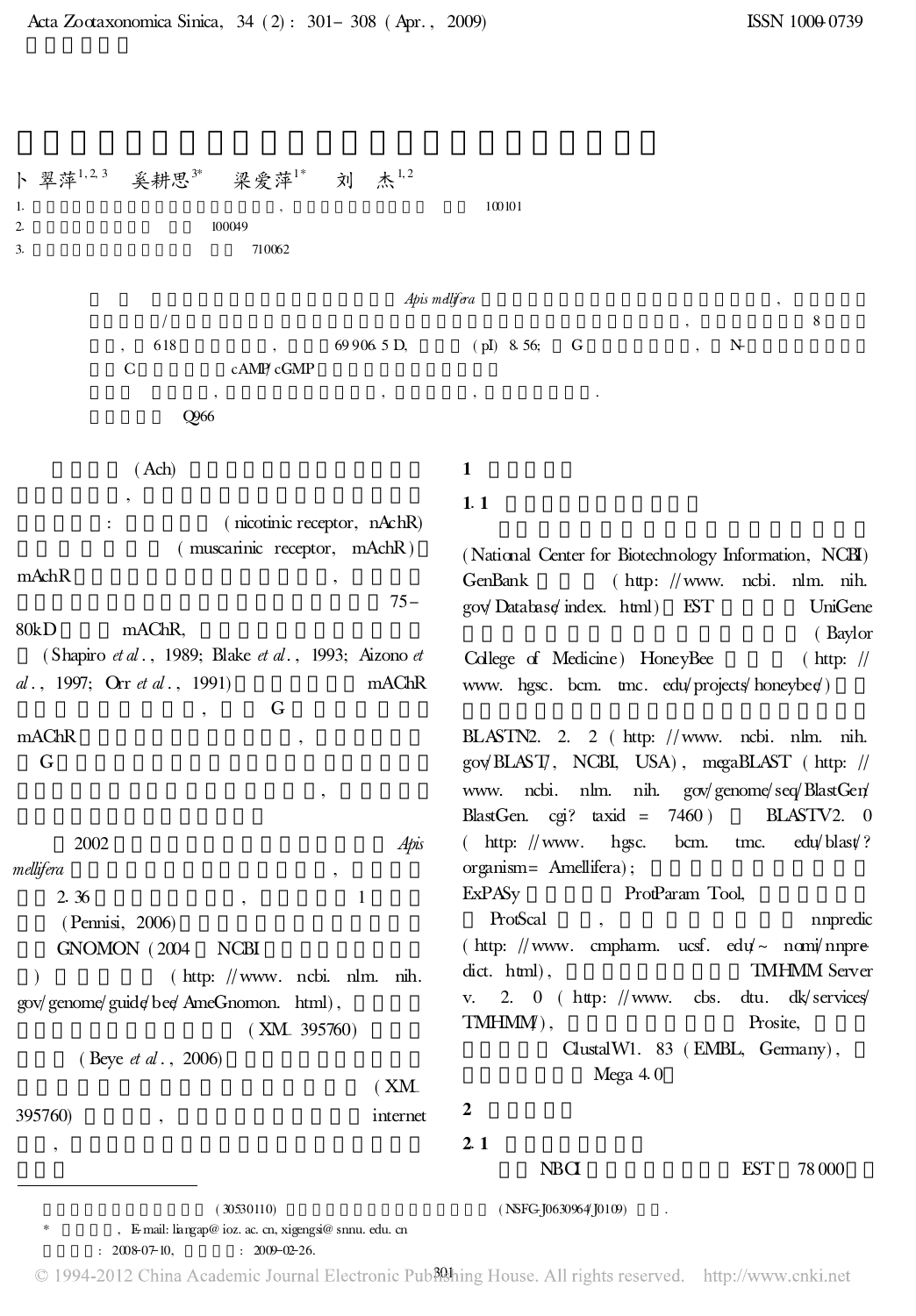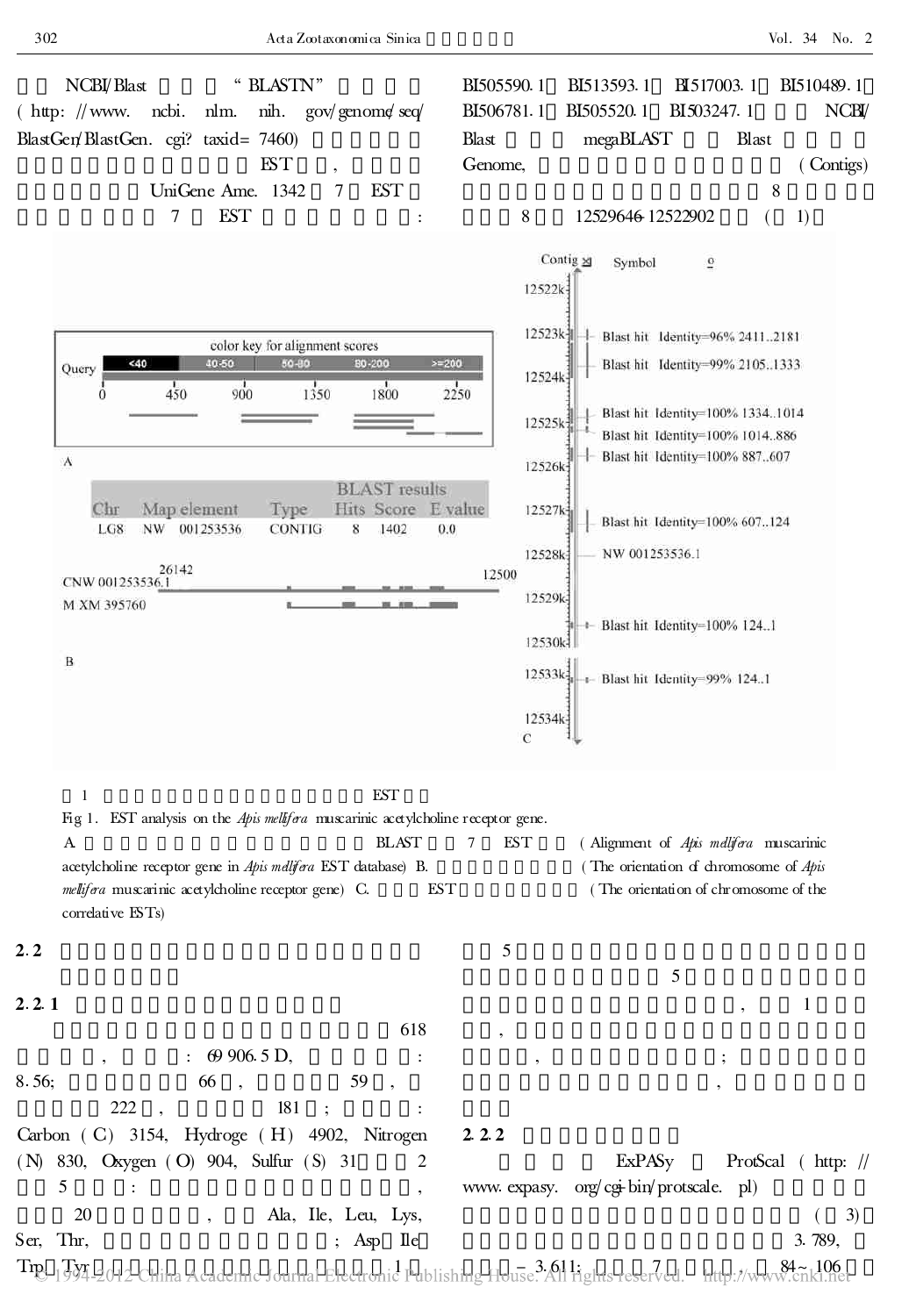



Fig 2. The contents of 20 amino acids of muscarinic acetylcholine receptor among five species (Apis mellifera, Drosophila melanogaster, Caenorhabditis degans, Danio rerio, Hono sepiens).

 $1\quad 5\qquad \qquad ($ 

Table 1. A comparison of composition and physical and chemical characters of muscarinic acetylcholine receptor among five species (Apis mellifer a , Drosophila melanogaster , Caenorhabditis elegans, Danio rerio , Homo sepiens) .

|     | kDa    |      | %     |      |       |       |
|-----|--------|------|-------|------|-------|-------|
|     |        | p1   |       |      |       |       |
| 618 | 69.906 | 8.56 | 10.70 | 9.55 | 29 29 | 35 92 |
| 723 | 78.347 | 9.23 | 9 27  | 6.78 | 32 50 | 33 33 |
| 585 | 66.470 | 9.42 | 12.31 | 8.21 | 36 41 | 31.11 |
| 490 | 55.110 | 9.15 | 10.41 | 6.94 | 34 08 | 37.35 |
| 532 | 60.073 | 9.39 | 12.59 | 7.89 | 30 64 | 35 90 |



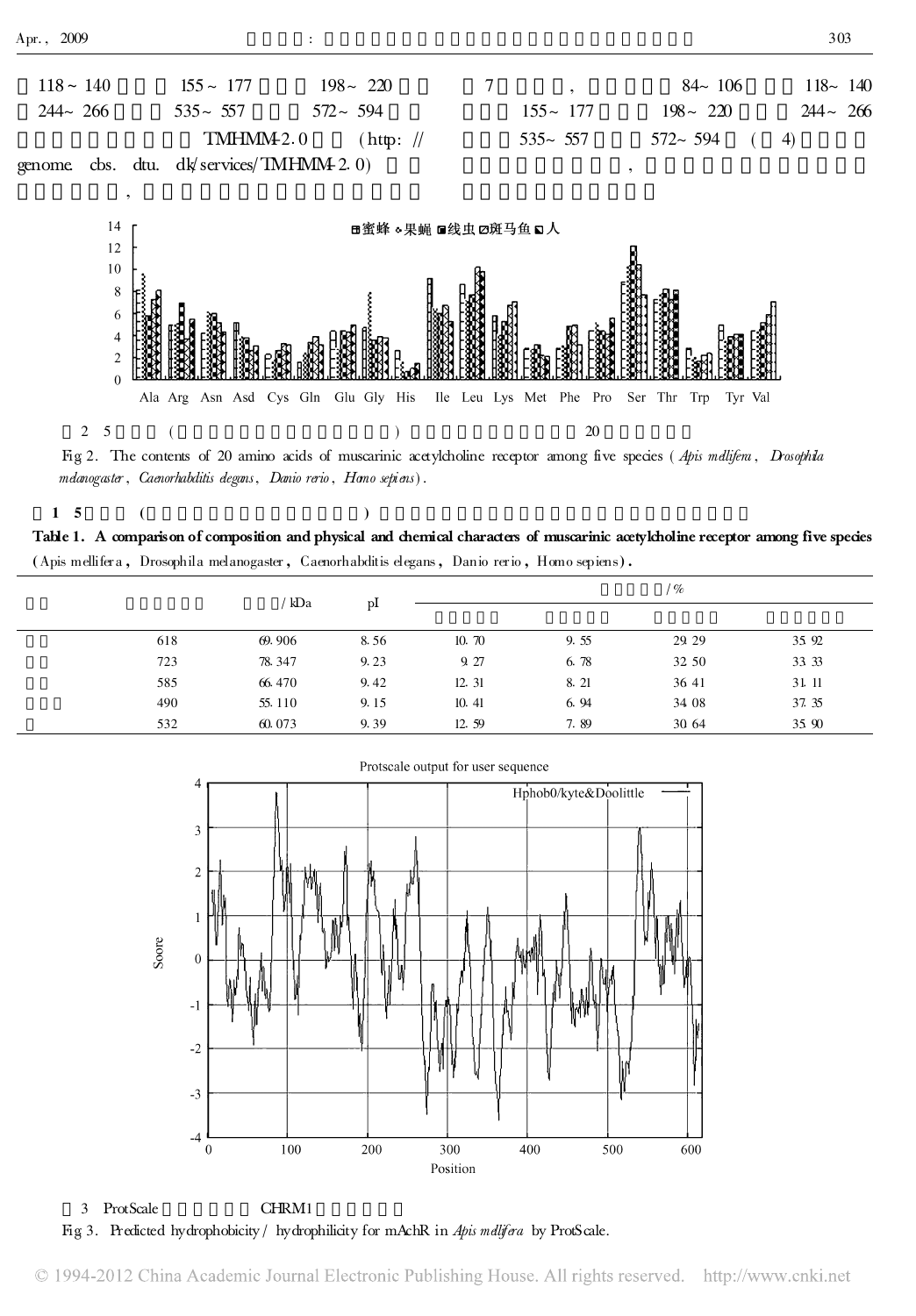TMIII Asp TMV VI Thr Tyr , TM V VI 3

 $( Asp, Arg, Tyr),$ 

( Wess *et al.*, 1992; Wang *et al.*,

Ser Thr

 $(i_3)$ ,  $G$ TM VII Pro



4 TMHMM-2.0 CHRM1

Fig 4. Predicted transmembrane segments for mAchR in Apis mellifera by TMHMM- 20.

| I<br>۰.<br>$\sim$ |
|-------------------|

| G<br>۰        |                                |    |
|---------------|--------------------------------|----|
| (G            | <b>GPCR</b>                    |    |
|               |                                |    |
| $(TM I - VI)$ | 3<br>$(Q_{23})$                | -3 |
| $(1_{1-3})$   | (Dolhman <i>et al.</i> , 1991) |    |

 $( ClustalW1.83)$ ,  $\text{mAchR}$  ( 5) : 1)  $mAchR$   $O<sub>1</sub>$   $O<sub>3</sub>$  $(Cys)$ , ( Dolhman *et al.*, 1991); 2)  $M$  7  $\bf M$  $TMIII$  (Asp) ,  $\frac{1}{2}$ ,  $\frac{1}{2}$ ,  $\frac{1}{2}$ ,  $\frac{1}{2}$ ,  $\frac{1}{2}$ ,  $\frac{1}{2}$ ,  $\frac{1}{2}$ ,  $\frac{1}{2}$ ,  $\frac{1}{2}$ ,  $\frac{1}{2}$ ,  $\frac{1}{2}$ ,  $\frac{1}{2}$ ,  $\frac{1}{2}$ ,  $\frac{1}{2}$ ,  $\frac{1}{2}$ ,  $\frac{1}{2}$ ,  $\frac{1}{2}$ ,  $\frac{1}{2}$ ,  $\frac{1}{2}$ ,  $\frac{1}{2}$ ,

Asp

 $Pro$ , ,

TMIII Asp

 $(Thr)$ (Tyr)  $1 \sim 2$  $(TM III V V W, \overline{W}, \overline{TM II}]$  $M$  ; TM IV Pro , , ( Kurtenbach ( Dolhman *et al.*, 1991); 5)  $(\qquad \qquad \mathrm{i}\!\!\;\mathrm{-i}\!\!\;\mathrm{i}\!\!\;\mathrm{-i}\!\!\;\mathrm{i}\qquad)\qquad \mathrm{G}\qquad \qquad ,$  $\mathbf{\dot{a}}$  and  $\mathbf{\dot{a}}$  and  $\mathbf{\dot{a}}$ G  $($  Wess *et al* ., 1992),  $i_3$  $M$  G ; 6)  $N \qquad ,$ ( Dolhman *et al* ., 1991); 7  $C \hspace{2.6cm} \text{Gy} \hspace{2.8cm} ,$ G ( Dolhman *et al.*, 1991) **PROSITE** mAchR , G- : ASVLNLLIISFDRYFSV 2 N- C cAMP/ cGMP N- $Asn-KSer/Thr$  (  $NXS/T$  ) ( sequon),  $X \t\t Pre$ 2002) C cAMP/cGMP Arg Lys  $2.4$ 

 $1991$ ; 4) TMIII  $i_2$ 

et al., 1990; Wess et al., 1992; Birdsall et al., 1993;

Wess<sub>19</sub>993; Wess *et al* . 1993); 3)<br>Wess<sub>1994-2012 China Academic Journal Electronic Publishing House. All rights reserved. http://www.cnki.net</sub>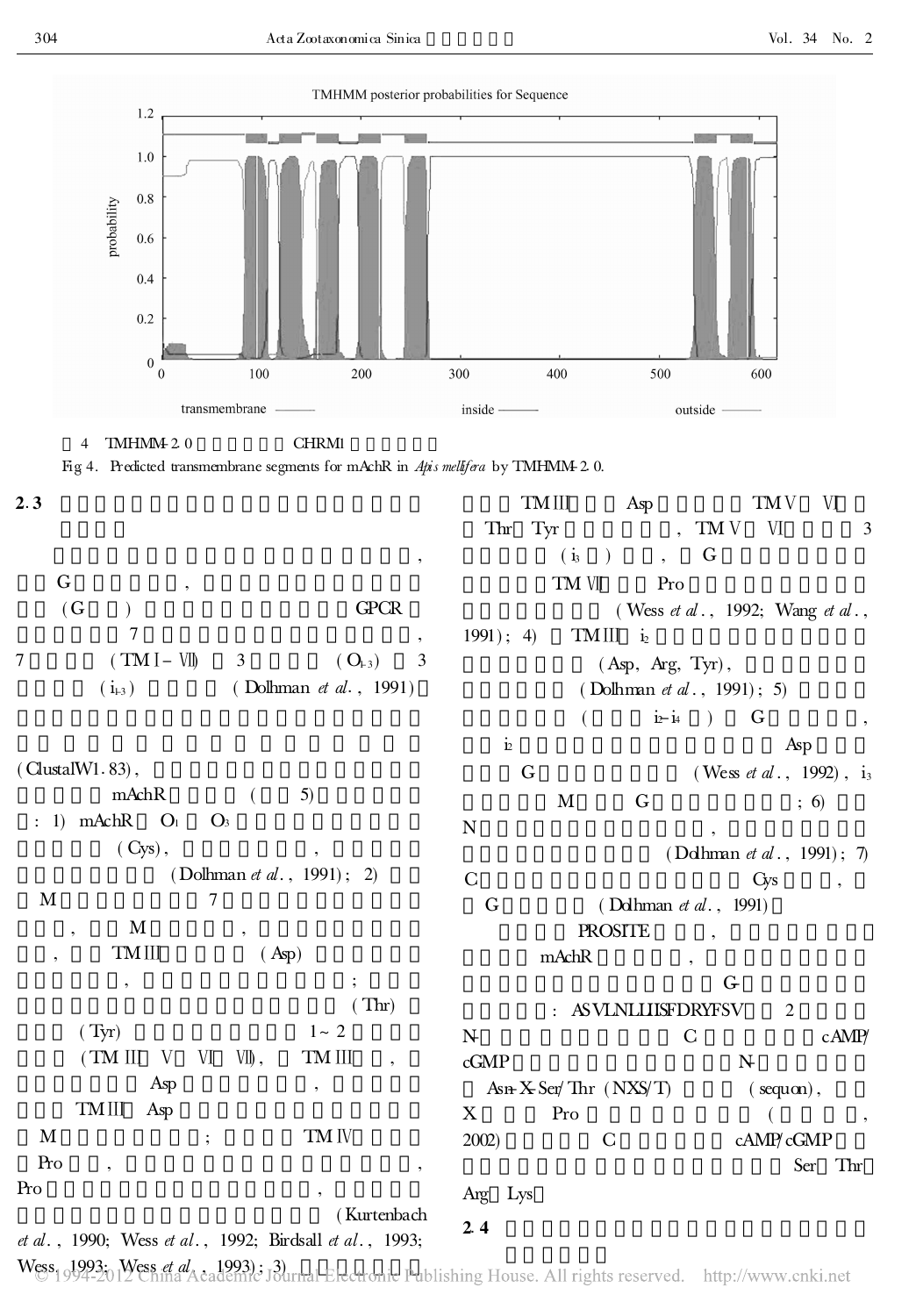| Drosophila metanogaster<br>Apis mellifera                 | MISLCLATHCGVLEYACLIIPEHISIDDGNGSLDTGMDHMAAIANSSDMN 50                                                                                                                                                                                                                                                                                                                                                                     |
|-----------------------------------------------------------|---------------------------------------------------------------------------------------------------------------------------------------------------------------------------------------------------------------------------------------------------------------------------------------------------------------------------------------------------------------------------------------------------------------------------|
| Homo sapiens                                              | TM I                                                                                                                                                                                                                                                                                                                                                                                                                      |
|                                                           |                                                                                                                                                                                                                                                                                                                                                                                                                           |
| Drosophila metanogaster<br>Apis mellifera<br>Homo sapiens | ---- MYGNQT-NGTIGFETKGPR--YSLASMVVMGFVAAILSTVTVAGNV 43<br>VTSDNFGNESYNVSNGLDCGGELHSYRIWERVLIVIIALFLSLTTVVGNI 100<br>NVSRAAGNFS---SPDGTTDDPLGGHTVWQVVFIAFLTGILALVTIIGNI 87                                                                                                                                                                                                                                                 |
|                                                           | 世界 士<br>$\frac{1}{2}$<br>1 1 2 3 4 111 171 271 771<br>×.                                                                                                                                                                                                                                                                                                                                                                  |
| Drosophila metanogaster                                   | MVMISFKIDKQLQTISNYFLFSLAIADFAIGTISMPLFAVTTILGYWPLG 93                                                                                                                                                                                                                                                                                                                                                                     |
| Apis mellifera                                            | MVMISFKIDKQLQTISNYFLFSLAVADFAIGLISNPLFTVYTVLGYWPLG 150                                                                                                                                                                                                                                                                                                                                                                    |
| Homo sapiens                                              | LVIVSFKVNKOLKTVNNYFLLSLACADLIIGVISMNLFTTYIIMNRWALG 137<br>22.575                                                                                                                                                                                                                                                                                                                                                          |
| Drosophila metanogaster                                   | PIVEDTULALDYLASNASVLNLLIINFDRXFSVTRELTYRAKGTTNRAAV 143                                                                                                                                                                                                                                                                                                                                                                    |
| Apis mellifera                                            | PHICOTULALDYLASNASVLNLLIISFDRYFSVIRPLTYRAKRTTSKAAI 200                                                                                                                                                                                                                                                                                                                                                                    |
| Homo sapiens                                              | NLAEDLULAIDYVASNASVMULLVISFDRYFSITRPLITRAKRTTKRAGV 187<br>$\overline{11}$ $\overline{11}$ $\overline{11}$ $\overline{11}$ $\overline{11}$ $\overline{11}$ $\overline{11}$ $\overline{11}$ $\overline{11}$ $\overline{11}$ $\overline{11}$ $\overline{11}$ $\overline{11}$ $\overline{11}$ $\overline{11}$ $\overline{11}$ $\overline{11}$ $\overline{11}$ $\overline{11}$ $\overline{11}$ $\overline{11}$ $\overline{11}$ |
| Drosophila metanogaster                                   | MIG-AUGISLLLUPPUIYSUPYIEGKRTVPKDECYIQFIETNQVITFGTA<br>192                                                                                                                                                                                                                                                                                                                                                                 |
| Apis mellifera                                            | MIACAWGISLLLWPPWIYAWPYIEGQRTVPINACYIQFIETNHYITFGTA<br>250                                                                                                                                                                                                                                                                                                                                                                 |
| Homo sapiens                                              | MIGLAWVISFVLWAPAILFWQYFVGKRTVPPGECFIQFLS-EPTITFGTA<br>236<br>**, ** **::**,* * * *: *:**** , *:***; ;<br>******<br>TMV                                                                                                                                                                                                                                                                                                    |
| Drosophila metanogaster                                   | LAAFVFPVTIMCFLYWRIWRETKKROKDLPNLOAGKKDSSKRSMSSDENT 242                                                                                                                                                                                                                                                                                                                                                                    |
| Apis mellifera                                            | IAAFYVPVTVMIILYWRIWKETKKRQKDLPYLQAGKQDASKRSNSSDE-- 298                                                                                                                                                                                                                                                                                                                                                                    |
| Homo sapiens                                              | IAAFVMPVTIMTILYWRIYKETEKRTKELAGLQASGTEAETEN------- 279<br>11                                                                                                                                                                                                                                                                                                                                                              |
| Drosophila metanogaster                                   |                                                                                                                                                                                                                                                                                                                                                                                                                           |
| Apis mellifera                                            |                                                                                                                                                                                                                                                                                                                                                                                                                           |
| Homo sapiens                                              |                                                                                                                                                                                                                                                                                                                                                                                                                           |
| Drosophila metanogaster                                   | QLGKAGGGAAGGGCGAHALMNPNAAKKKKKSQEKRQESKAAKTLSAILLS<br>642                                                                                                                                                                                                                                                                                                                                                                 |
| Apis mellifera                                            | ALGSK------------- PAANKTTNKKKKKLQEKKADRKAAKTLSAILLA 541                                                                                                                                                                                                                                                                                                                                                                  |
| Homo sapiens                                              | ----------FALKTRSQITKRKRMSLVKEKKAAQTLSAILLA 499                                                                                                                                                                                                                                                                                                                                                                           |
|                                                           | 75.7<br>TM <sub>VI</sub><br>÷,<br><b>TMVII</b>                                                                                                                                                                                                                                                                                                                                                                            |
| Drosophila metanogaster                                   | FIITUTPYNILCXSXPL TESDCIPTELUDFFVALC INSTINPMSYALE<br>692                                                                                                                                                                                                                                                                                                                                                                 |
| Apis mellifera                                            | FIITWTPYNILVLIKSITACSWYIPQELWDFFYYLCYINSTVNPMCYALE<br>591                                                                                                                                                                                                                                                                                                                                                                 |
| Homo sapiens                                              | FIITWTPYNIMVLVN--TFLDSCIPKTFWNLGWULCYINSTVNPVCYALC<br>547<br>$\pm \pi$ $\pi$ , $\pi \pi$ $\pm \pi$ $\pm \pi$ $\pi$ $\pm \pi$ $\pm \pi$ $\pm \pi$ $\pm \pi$ $\pm \pi$ $\pm \pi$ $\pm \pi$ $\pm \pi$ $\pm \pi$<br>**********                                                                                                                                                                                                |
| Drosophila metanogaster                                   | NATFRRTYVRILTEKWHTRNRDFMYAASTIR------------ 723                                                                                                                                                                                                                                                                                                                                                                           |
| Apis mellifera                                            | NAAFRRTYVRILKCKWHNRNRAAIDRG---------------- 618                                                                                                                                                                                                                                                                                                                                                                           |
| Homo sapiens                                              | NKTFRTTFKMLLLCQCDKKKRRKQQYQQRQSVIFHKRAPEQAL 590<br><b>本 生本本 木生 三生字 木生 1000000</b>                                                                                                                                                                                                                                                                                                                                         |
| ClustalW1. 83<br>5                                        | mAchR<br>$; \mathbf{TM}$ $[$<br>TMIV<br>TM V<br>TM II<br>TMIII<br>TM                                                                                                                                                                                                                                                                                                                                                      |
| VI TM VII<br>$\overline{7}$                               | ${\mathbb G}$                                                                                                                                                                                                                                                                                                                                                                                                             |
|                                                           |                                                                                                                                                                                                                                                                                                                                                                                                                           |
|                                                           | Fig 5. Multiple alignment of amino acid sequence among Apis malifera, Drosophila malanogaster and Homo sapiens by<br>ClustalWl. 83. The seven transmembrane segments were indicated with TMI, TMII, TMIII, TMIV, TMV, TMVI and                                                                                                                                                                                            |
|                                                           |                                                                                                                                                                                                                                                                                                                                                                                                                           |

TMVI. The substrate- binding motifs were gray- shaded. The G- protein coupled receptors family 1 signature was framed.

| Blast       | GenBank | mAchR   |  |
|-------------|---------|---------|--|
|             |         |         |  |
|             |         | Mega4.0 |  |
| $N$ ]<br>., |         |         |  |
|             |         |         |  |
|             |         |         |  |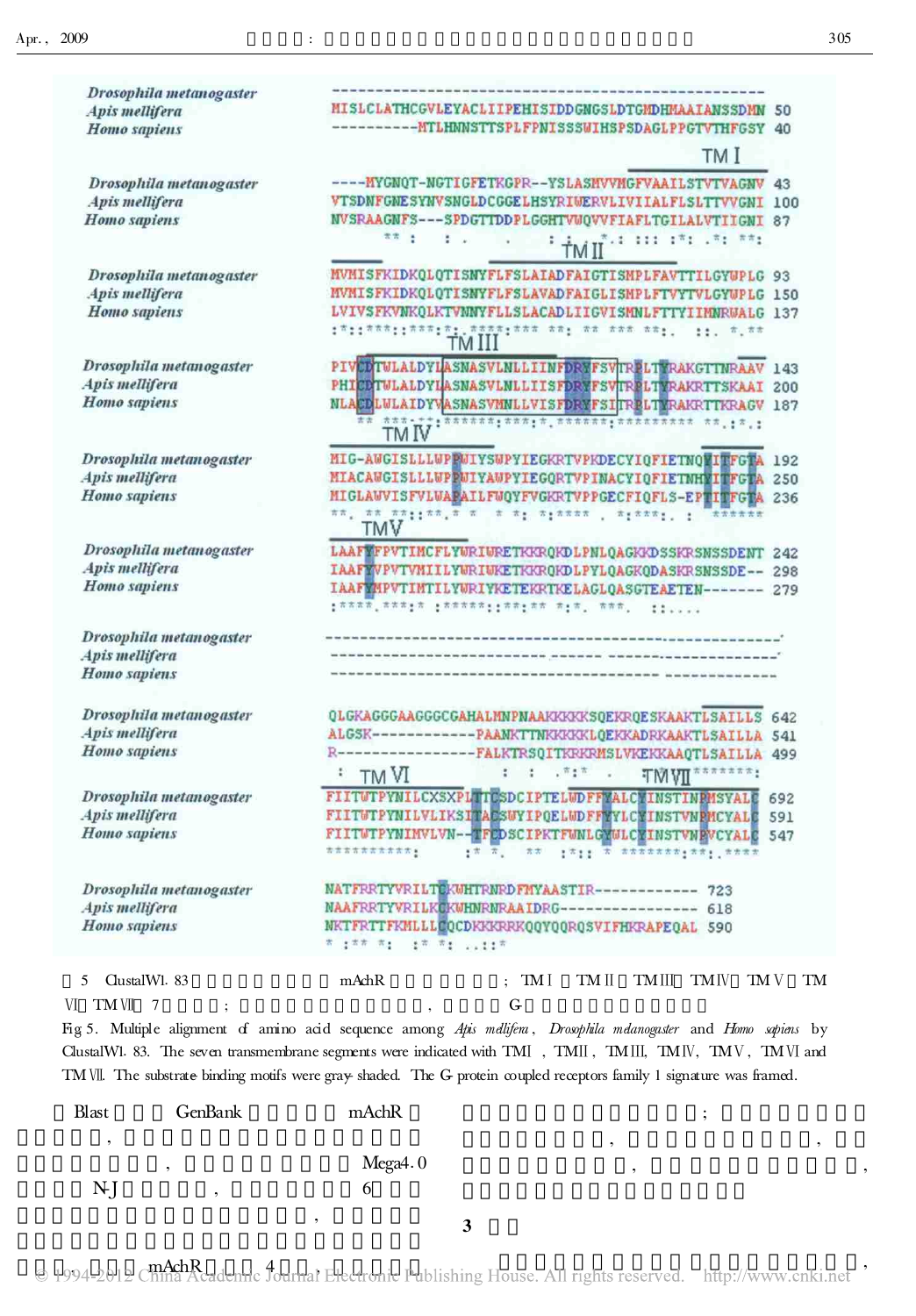## 2 mAchR N- C cAMP cGMP

Table 2. A comparison of N-glycosylation site, protein kinase C phosphorylation site, cAMP-and cGMP-dependent protein kinase

phosphorylation site among Apis mellifera , Drosophila melanogaster and Homo sapiens.

| $N_{-}$                                                                                                                                                                                                                                          | C                                                                                                                                                                                                                                                                                                      | cAMP/cGMP                                                                                      |
|--------------------------------------------------------------------------------------------------------------------------------------------------------------------------------------------------------------------------------------------------|--------------------------------------------------------------------------------------------------------------------------------------------------------------------------------------------------------------------------------------------------------------------------------------------------------|------------------------------------------------------------------------------------------------|
| NGSL (30-33) NSSD (45-48) NVTS<br>$(50-53)$ NESY $(58-61)$<br>$NVSN$ (62-<br>65) NASV $(166169)$<br>NSSD (294<br>297) NATH (320-323)<br>NKTT (512-<br>515) NSTV (580-583)                                                                        | SYR (75-77) SFK (105-107) TYR (188-190)<br>TSK (195-197) TKK (272-274) SKR (290-<br>SGR (358-360) SSR (374-376) SGK<br>292)<br>$(429-431)$ STK $(436-438)$ SIK $(468-470)$<br>TrR (483-485) TNK (515-517)                                                                                              | KRtT (192-195) RRpS (484-487)                                                                  |
| NASV<br>NQTN $(47)$ NGTI $(7-10)$<br><b>NYSM</b><br>$(109-112)$ NSSD $(236-239)$<br>NTSG (423-426)<br>NASH<br>(372375)<br>NGSG<br>$(437-440)$<br>NGTG (449-452)<br><b>NSTI</b><br>NATH (464467)<br>$(453-456)$<br>NATF (693-696)<br>$(68 + 684)$ | SfK (48-50) TyR (131-133) TnR (138-140)<br>TkK (214-216) SsK (231-233)<br>SkR (232-<br>TwR $(264266)$ SrK $(295-297)$<br>234)<br>SiK<br>$(299-301)$ TK $(305-307)$ SK $(315-317)$<br>SgR<br>$(326-328)$ ThR $(466-468)$<br>SiK (532-534)<br>TrR (556-558) TfR (695-697) TcK (705-<br>707) TiR (72+723) | $RKsS$ (296 - 299)<br>KKdS (228-231)<br>RRmS (573–576)<br>KKkS (620-623)                       |
| NNST (5-8) NSTT (6-9) NISS (15-<br>18) NVSR (41-44) NFSS (48-51)<br>NASV (153-156) NSTK (379-382)<br>NSSV (444447)<br>NSTV (536-539)<br>NKTF (548-551)                                                                                           | SfK $(92.94)$ TyR $(175-177)$ TtK $(181-83)$<br>TkR (182-184) TeK (258-260)<br>$S_{\rm sR}$ (286-<br>288) SmK (299-301) SnR (303-305)<br>TtK<br>$(316-318)$ SwK $(319-321)$ StK $(380-382)$<br>TaK (437-439) SfK (457-459) TkR (476-<br>TfR (550-552) TfK (554-556)<br>478)                            | KRtT (179-182) KRmS (479-482)                                                                  |
| Gallus gallus<br>$\rm{Canis}$ familiar<br>is $\cdot$<br>Rattus norregicus<br>Mus musculus<br>Railway Maria                                                                                                                                       | Danio renio<br>Caenorhabditis elegans                                                                                                                                                                                                                                                                  | Apis mellifera<br>Tribolium castaneum<br>- Drosophila melanogaster<br>- Anopheles gambiae<br>- |
| 0.1                                                                                                                                                                                                                                              |                                                                                                                                                                                                                                                                                                        |                                                                                                |

 $\sim$  12

Fig 6. Neighbor-Joining (NJ) tree of twelve species (Drosophila melanogaste, Anopheles gambiae, Tribolium astaneum, Apis mellifera, Homo sapiens, Pan troglodytes, Mus mu saulus, Rattus norvegiaus, Canis familiaris, Gallus gallus, Danio rerio, Caenorhabditis © 14224520 inferred from amino acid sequences of emachRe Publishing House. All rights reserved. http://www.cnki.net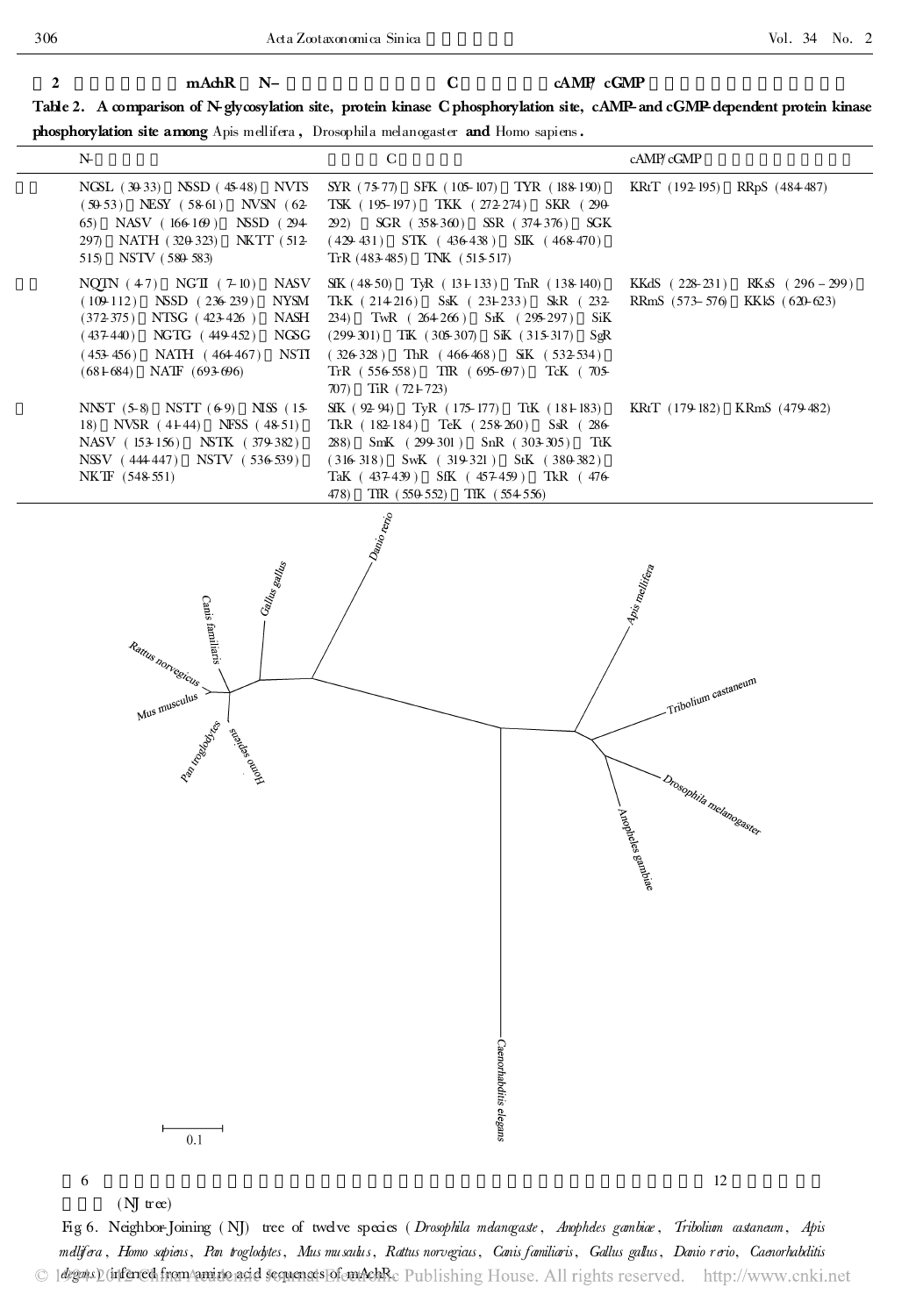,

( expressed sequence tag, EST)

 $($  Adams *et al* ..

,

1991; Adams *et al.*, 2000; Stolc *et al.*, 2004; International Chicken Genome Sequencing Consortium, 2004) ,

( Waring, 2004; Munn, 2004;

Honeybee Genome Sequencing Consortium, 2006)

, , ,

,

, ,

,

( pilocarpine)

( Ismail, 2006; Weinberger,

2006)

) mAchR

mAchR ,

; mAchR

 $G_{\text{r}}$ : ASVLNLLIISFDRYFSV, Ach mAchR

mAchR ,

mAchR

,

## REFERENCES (

Adams, M. D., Celniker, S. E., Holt, R. A. et al. 2000. The genome sequence of Drosophila melanogaster. Science, 287: 2 185-2 195.

,

- Adams, M. D., Kelley, J. M., Gocayne, J. D. et al. 1991. Complementary DNA sequencing: expressed sequence tags and human genome project. Science, 252: 1 651-1656.
- Aizono, Y., Endo, Y., Sattelle, D. B. and Shirai, Y. 1997. Prothoracicotropic hormone-producing neurosecretory cells in the silkworm, Bombyx mon<sup>i</sup>, express a muscarinic acetylcholine receptor. Brain Research, 763: 131-136.

Blake, A. D., Anthony, N. M., Chen, H. H., Harrison, J. B., Nathanson, N. M. and Sattelle, D. B. 1993. Drosophila nervous system muscarinic acetylcholine receptor: transient functional expression and localization by immunocytochemistry. Moleaular Fharmacology, 44  $(4)$ : 716-724.

Birdsall, N. J. M. , Spalding, T. A. and Corrie, E. C. 1993. Studies on muscarinic receptors using nitrogen mustards. Life Science, 52: 561-567.

- Dolhman, H. G. , Thorner, J. , Caron, M. G. and Lefkowitz, R. J. 1991. Model system for the study of seven transmembrane segment receptors. Annual Review of Biochemistry, 60: 653-688.
- Honeybee Genome Sequencing Consortium. 2006. Insights into social insects from the genome of the honeybee Apis mellifera. Nature, 443 (7114): 919-920.
- International Chicken Genome Sequencing Consortium. 2004. Sequence and comparative analysis of the chicken genome provide unique perspectives on vertebrate evolution. Nature, 432: 695-716.
- Ismail, N. , Robinson, G. E. and Fahrbach, S. E. 2006. Stimulation of muscarinic receptors mimics experience-dependent plasticity in the honey bee brain. Proceedings of the National Academy of Sciences of the United States of America,  $103(1)$ :  $207-211$ .
- Kurtenbach, E. , Curtis, C. A. M. , Pedder, E. K. , Aitken, A. , Harris, A. C. and Hulme, E. C. 1990. Muscarinic acetylcholine receptors. Peptide sequencing identifies residues involved in antagonist binding and disulfide bond formation. Journal of Bidagical Chemistry, 265  $(23): 1370213708.$
- Orr, G. L., Orr, N. and Hollingworth, R. M. 1991. Distribution and pharmacological characterization of muscarinie- cholinergic receptors in the cockroach brain. Archives of Insect Biochemistry and Physiology, 16: 107-122.
- Pennisi, E. 2006. Honey bee genome illuminates insect evolution and social behavior. Sience, 314: 578-579.
- Munn, P. A. 2004. Genome of honey bees equenced in USA. Bee World,  $85(1): 12-13.$
- Wang, C-D, Buck, M. A. and Fraser, C. M. 1991. Site directed mutagenesis of a-2a adrenergic receptors: identification of amino acids in-volved in ligand binding and receptor activation by agonists. Molecular Pharmacology, 40: 168-179.
- Wang, J-Y, Zhu, S-G and Xu, G-F 2002. Biochemistry (Volume One). Third Edition. High Education Press, Beijing. [ , 2002. ( ). 3 . :
- Waring, C. 2004. Sequencing of the honeybee genome. Bee Creft Jamal,  $86(2): 6.$
- Weinberger, N. M. 2006. Food for Thought: Honeybee Foraging, Memory, and Acetylcholine. Science STKE, 336: 23.
- Wess, J. 1993. Molecular basis of muscarinic acetylcholine receptor function. Trends in Pharmac dogical Saences, 14: 308-313.
- Wess, J. , Maggio, R. and Voge, L. Z. 1992. Role of conserved threonine and tyrosine residuesin acetylcholine binding and mus-carinic receptor binding. Jumal of Biological Chemistry, 267: 19 313-19 319.
- Wess, J. , Nanavati, S. , Vogel, Z. and Maggio, R. 1993. Functional role of proline and tryptophen residues highly conserved among G proteincoupled receptors studied by mutationa lanalysis of the M3 muscarinic receptor. European Mdecular Biology Organization Journal, 12: 331-338.

Wess, J. , Gdula, D. and Brann, M. R. 1992. Structural basis of the subtypes electivity of muscarinicant agonists: a study with chimeric M2 M5 muscarinic receptors. Mdecular Pharmacology, 41: 369-374.

- Shapiro, R. A. , Wakimoto, B. T. , Subers, E. M. and Nathanson, N. M. 1989. Characterization and functional expression in mammalian cells of genomic and cDNA clones encoding a Drosophila muscarinic acetylcholine receptor. Proceedings of the National Academy of Sciences of the United States of America , 86: 9 039-9 043.
- Stolc, V. , Gauhar, Z. , Mason, C. , Halasz, G. , van Batenburg, M. F. , Rifkin, S. A. , Hua, S. , Herreman, T. , Tongprasit, W. and Bar Bano, P. E. 2004. A Gene Expression Map for the Euchromatic Genome of Drosophila melanogaster. Science, 306: 655-660.

,

, 5 (